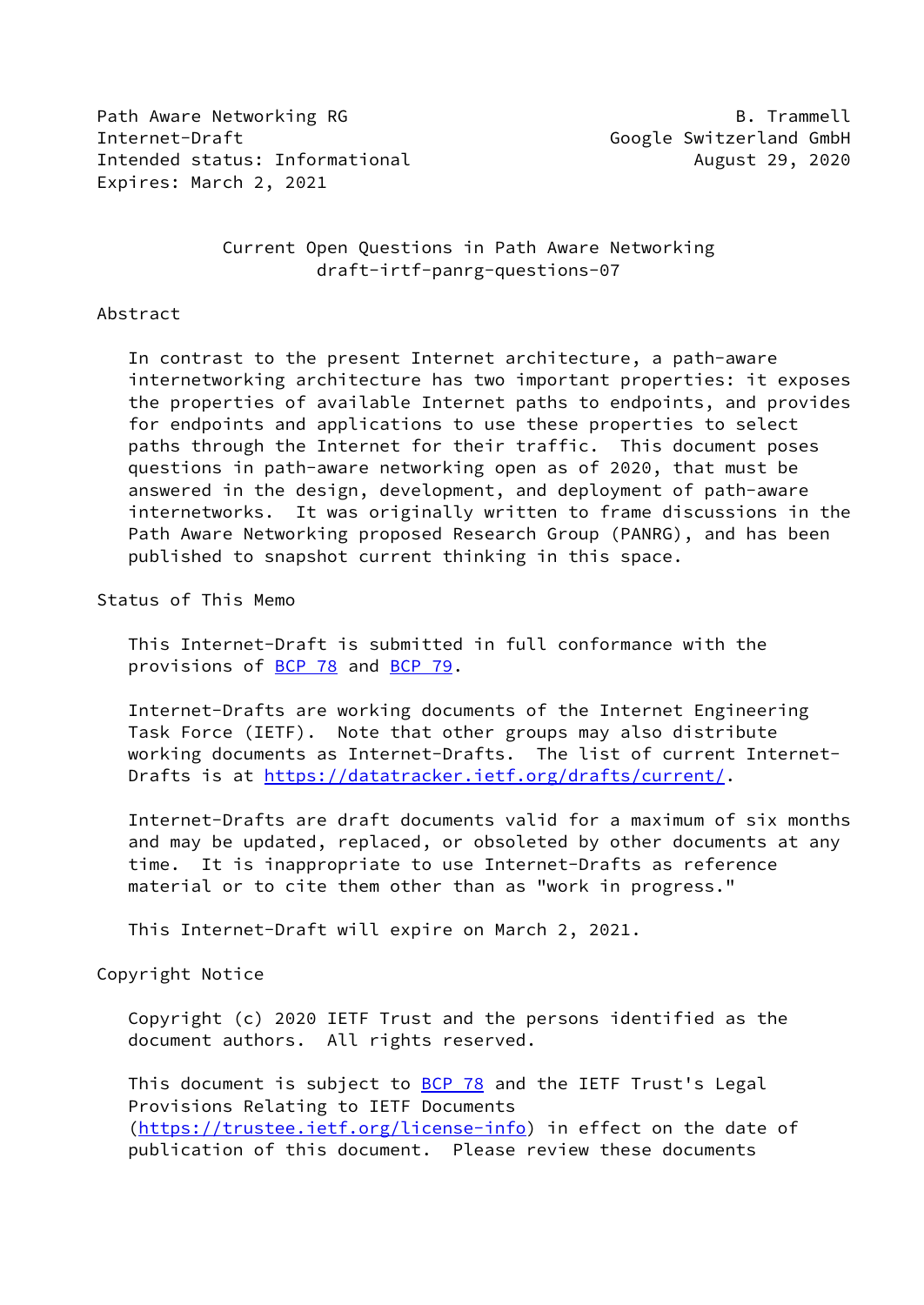```
Internet-Draft PAN questions PAN destions August 2020
```
 carefully, as they describe your rights and restrictions with respect to this document. Code Components extracted from this document must include Simplified BSD License text as described in Section 4.e of the Trust Legal Provisions and are provided without warranty as described in the Simplified BSD License.

Table of Contents

|      | 1. Introduction to Path-Aware Networking $\dots \dots \dots \dots$ | $\overline{2}$ |
|------|--------------------------------------------------------------------|----------------|
|      | $\frac{3}{2}$                                                      |                |
|      |                                                                    | $\overline{3}$ |
| 2.1. | A Vocabulary of Path Properties 4                                  |                |
|      | 2.2. Discovery, Distribution, and Trustworthiness of Path          |                |
|      |                                                                    |                |
| 2.3. | Supporting Path Selection<br>$\overline{5}$                        |                |
| 2.4. | Interfaces for Path Awareness 5                                    |                |
| 2.5. | Implications of Path Awareness for the Data Plane<br>6             |                |
| 2.6. | What is an Endpoint? 6                                             |                |
|      | 2.7. Operating a Path Aware Network $\frac{7}{2}$                  |                |
| 2.8. | Deploying a Path Aware Network 7                                   |                |
|      |                                                                    |                |
| 4.   | Informative References 8                                           |                |
|      |                                                                    |                |

#### <span id="page-1-0"></span>[1](#page-1-0). Introduction to Path-Aware Networking

 In the current Internet architecture, the network layer provides an unverifiable, best-effort service: an application can assume that a packet with a given destination address will eventually be forwarded toward that destination, but little else. A transport layer protocol such as TCP can provide reliability over this best-effort service, and a protocol above the network layer such as IPsec AH [\[RFC4302](https://datatracker.ietf.org/doc/pdf/rfc4302)] or TLS [\[RFC8446](https://datatracker.ietf.org/doc/pdf/rfc8446)] can authenticate the remote endpoint. However, little, if any, explicit information about the path is available, and assumptions about that path often do not hold, sometimes with serious impacts on the application, as in the case with BGP hijacking attacks.

 By contrast, in a path-aware internetworking architecture, endpoints have the ability to select or influence the path through the network used by any given packet, and the network and transport layers explicitly expose information about the path or paths available from one endpoint to another, and vice versa, to those endpoints and the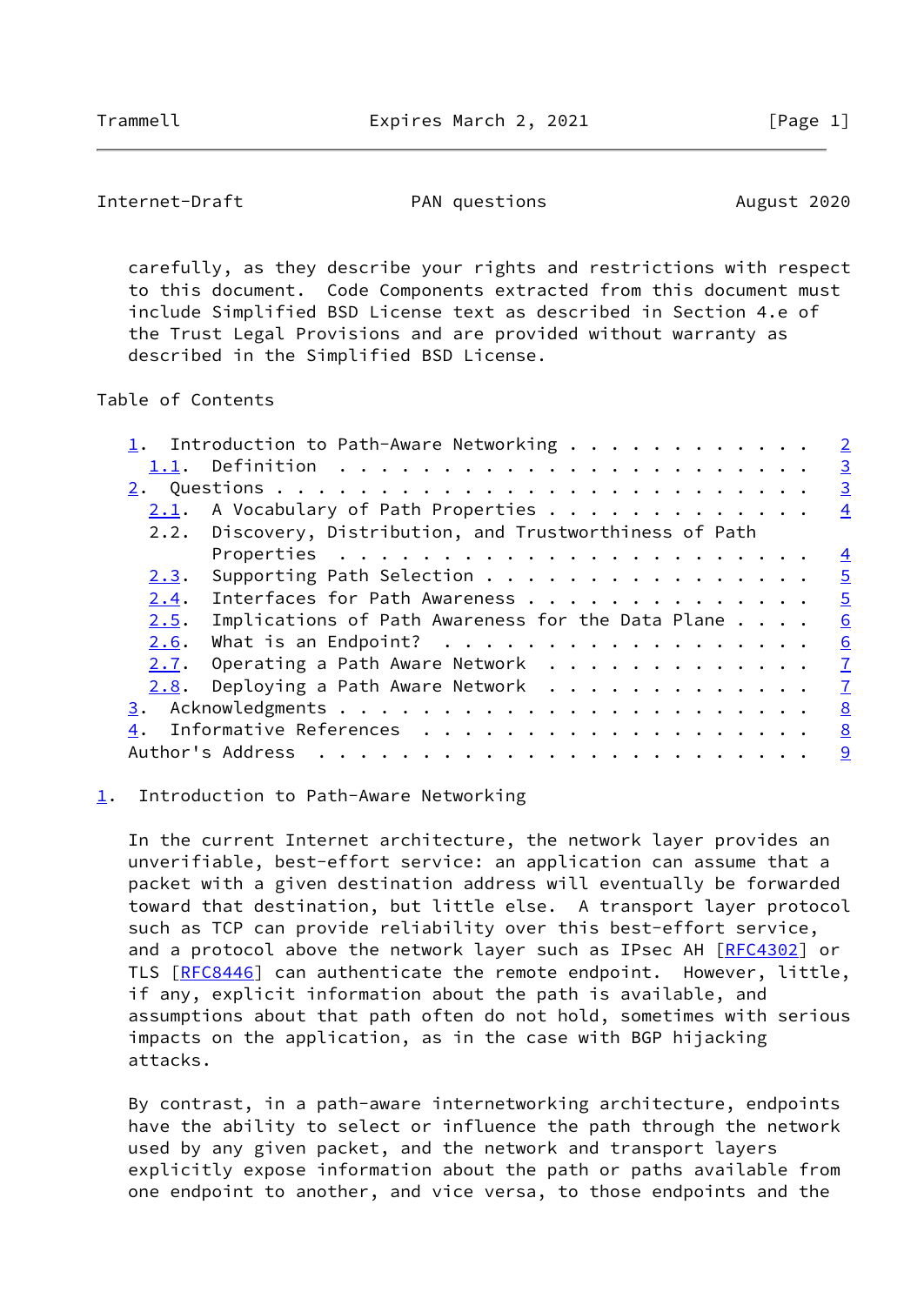applications running on them, so that they can make this selection.

 Path selection provides transparency and control to applications and users of the network. Selection may be made at either the application layer or the transport layer. Path control at the packet

Trammell **Expires March 2, 2021** [Page 2]

<span id="page-2-1"></span>Internet-Draft **PAN questions** PAN duestions August 2020

 level enables the design of new transport protocols that can leverage multipath connectivity across disjoint paths through the Internet, even over a single physical interface. When exposed to applications, or to end-users through a system configuration interface, path control allows the specification of constraints on the paths that traffic should traverse, for instance to confound passive surveillance in the network core [\[RFC7624](https://datatracker.ietf.org/doc/pdf/rfc7624)].

We note that this property of "path awareness" already exists in many Internet-connected networks within single domains. Indeed, much of the practice of network engineering using encapsulation at layer 3 can be said to be "path aware", in that it explicitly assigns traffic at tunnel endpoints to a given path within the network. Path-aware internetworking seeks to extend this awareness across domain boundaries without resorting to overlays, except as a transition technology.

 This document presents a snapshot of open questions in this space that will need to be answered in order to realize a path-aware internetworking architecture; it is published to further frame discussions within and outside the Path Aware Networking Research Group, and is published with the rough consensus of that group.

# <span id="page-2-0"></span>[1.1](#page-2-0). Definition

 For purposes of this document, "path aware networking" describes endpoint discovery of the properties of paths they use for communication, and endpoint reaction to these properties that affects routing and/or transmission; note that this can and already does happen to some extent in the current Internet architecture. Expanding on this definition, a "path aware internetwork" is one in which endpoint discovery of path properties and endpoint selection of paths used by traffic exchanged by the endpoint are explicitly supported, regardless of the specific design of the protocol features which enable this discovery and selection.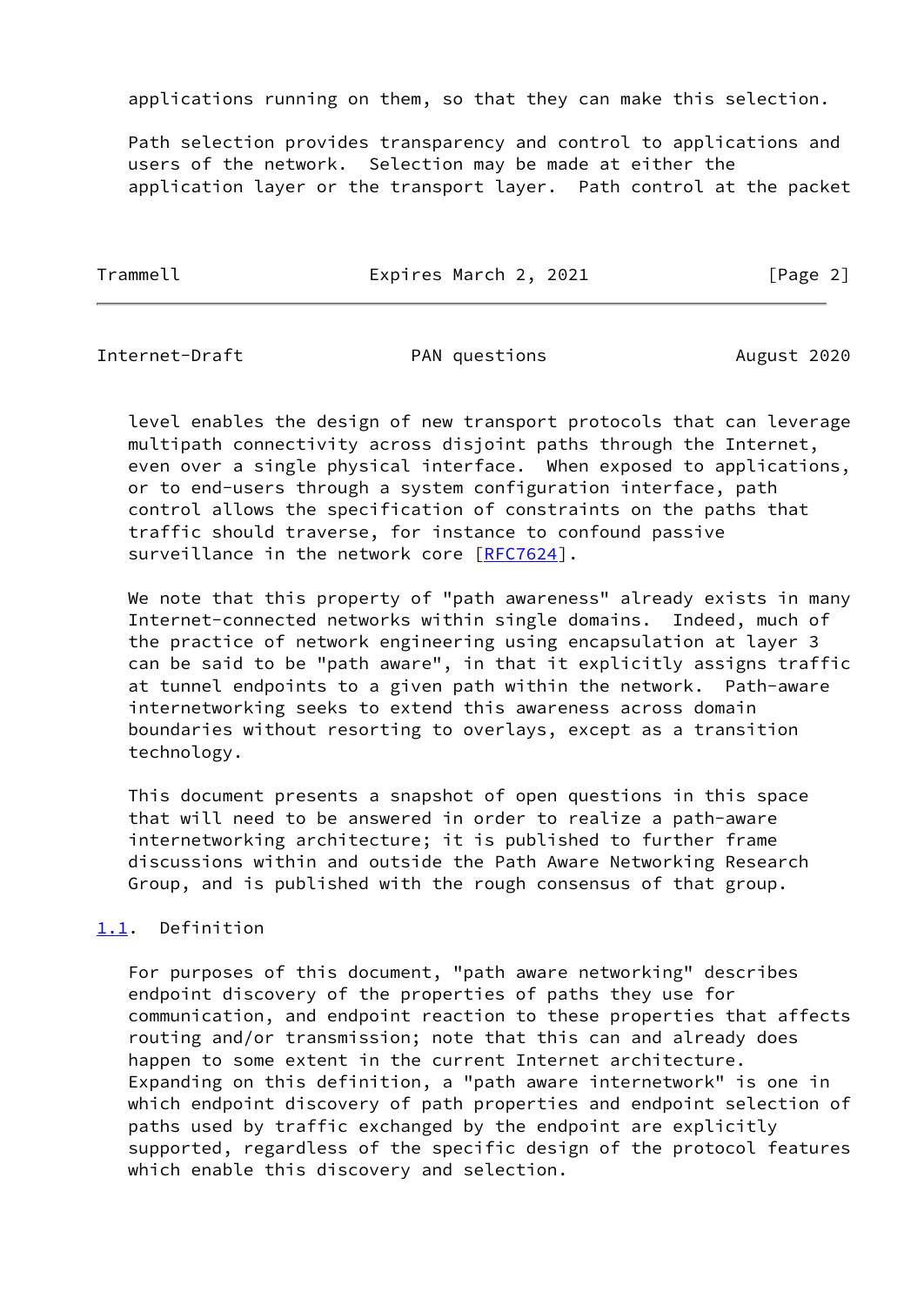Research into path aware networking covers any and all aspects of designing, building, and operating path aware internetworks or the networks and endpoints attached to them. This document presents a collection of research questions to address in order to make a path aware Internet a reality.

<span id="page-3-0"></span>[2](#page-3-0). Questions

 Realizing path-aware networking requires answers to a set of open research questions. This document poses these questions, as a starting point for discussions about how to realize path awareness in

Trammell **Expires March 2, 2021** [Page 3]

<span id="page-3-2"></span>Internet-Draft **PAN** questions PAN August 2020

 the Internet, and to direct future research efforts within the Path Aware Networking Research Group.

<span id="page-3-1"></span>[2.1](#page-3-1). A Vocabulary of Path Properties

 In order for information about paths to be exposed to an endpoint, and for the endpoint to make use of that information, it is necessary to define a common vocabulary for paths through an internetwork, and properties of those paths. The elements of this vocabulary could include terminology for components of a path and properties defined for these components, for the entire path, or for subpaths of a path. These properties may be relatively static, such as the presence of a given node or service function on the path; as well as relatively dynamic, such as the current values of metrics such as loss and latency.

 This vocabulary must be defined carefully, as its design will have impacts on the expressiveness of a given path-aware internetworking architecture. This expressiveness also exhibits tradeoffs. For example, a system that exposes node-level information for the topology through each network would maximize information about the individual components of the path at the endpoints, at the expense of making internal network topology universally public, which may be in conflict with the business goals of each network's operator. Furthermore, properties related to individual components of the path may change frequently and may quickly become outdated. However, aggregating the properties of individual components to distill end to-end properties for the entire path is not trivial.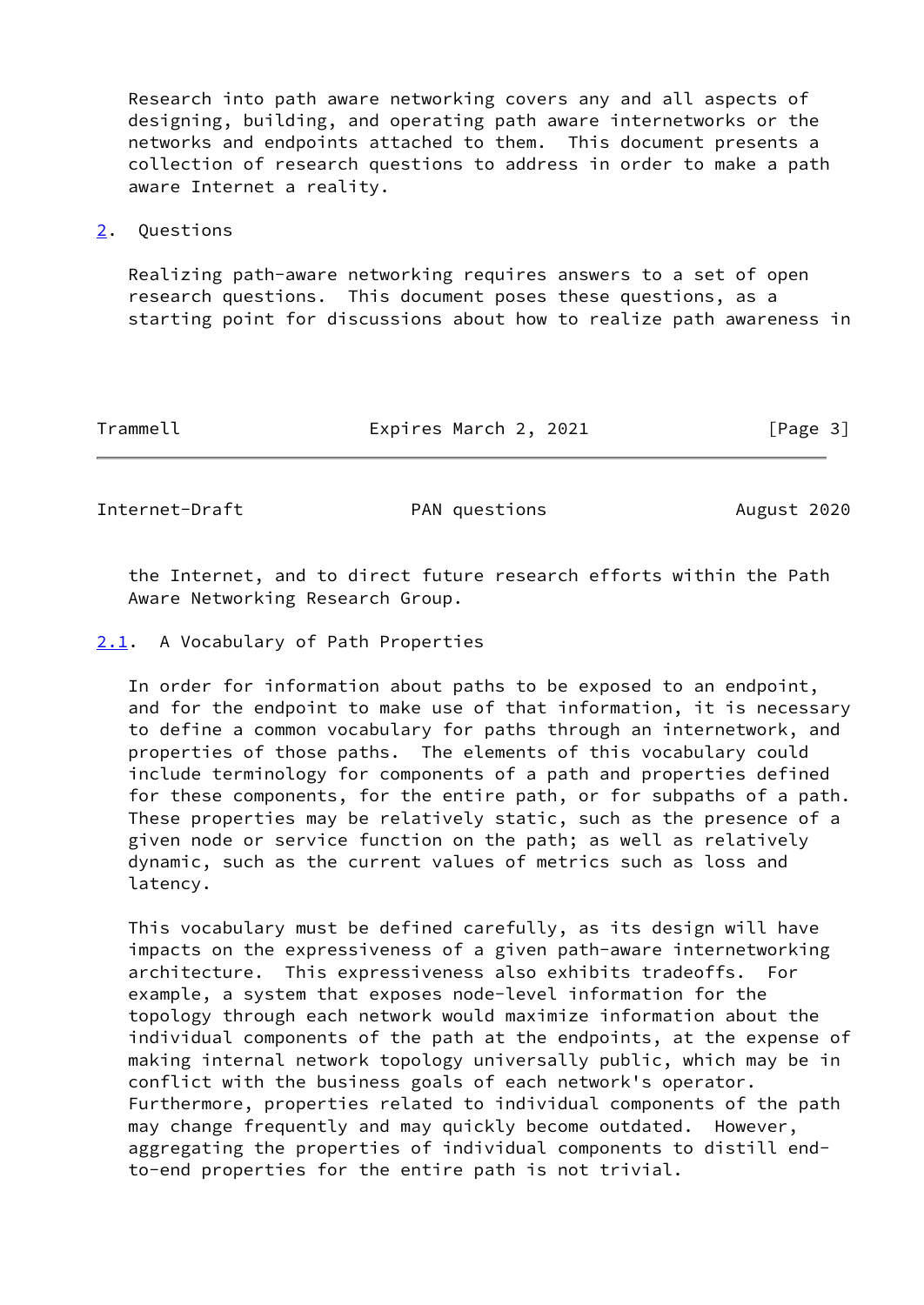The first question: how are paths and path properties defined and represented?

<span id="page-4-2"></span>[2.2](#page-4-2). Discovery, Distribution, and Trustworthiness of Path Properties

 Once endpoints and networks have a shared vocabulary for expressing path properties, the network must have some method for distributing those path properties to the endpoint. Regardless of how path property information is distributed to the endpoints, the endpoints require a method to authenticate the properties - to determine that they originated from and pertain to the path that they purport to.

 Choices in distribution and authentication methods will have impacts on the scalability of a path-aware architecture. Possible dimensions in the space of distribution methods include in-band versus out-of band, push versus pull versus publish-subscribe, and so on. There are temporal issues with path property dissemination as well, especially with dynamic properties, since the measurement or elicitation of dynamic properties may be outdated by the time that

| Trammell | Expires March 2, 2021 | [Page 4] |
|----------|-----------------------|----------|
|          |                       |          |

<span id="page-4-1"></span>Internet-Draft **PAN questions** PAN duestions August 2020

 information is available at the endpoints, and interactions between the measurement and dissemination delay may exhibit pathological behavior for unlucky points in the parameter space.

 The second question: how do endpoints and applications get access to trustworthy path properties?

<span id="page-4-0"></span>[2.3](#page-4-0). Supporting Path Selection

 Access to trustworthy path properties is only half of the challenge in establishing a path-aware architecture. Endpoints must be able to use this information in order to select paths for specific traffic they send. As with the dissemination of path properties, choices made in path selection methods will also have an impact on the tradeoff between scalability and expressiveness of a path-aware architecture. One key choice here is between in-band and out-of-band control of path selection. Another is granularity of path selection (whether per packet, per flow, or per larger aggregate), which also has a large impact on the scalabilty/expressiveness tradeoff. Path selection must, like path property information, be trustworthy, such that the result of a path selection at an endpoint is predictable. Moreover, any path selection mechanism should aim to provide an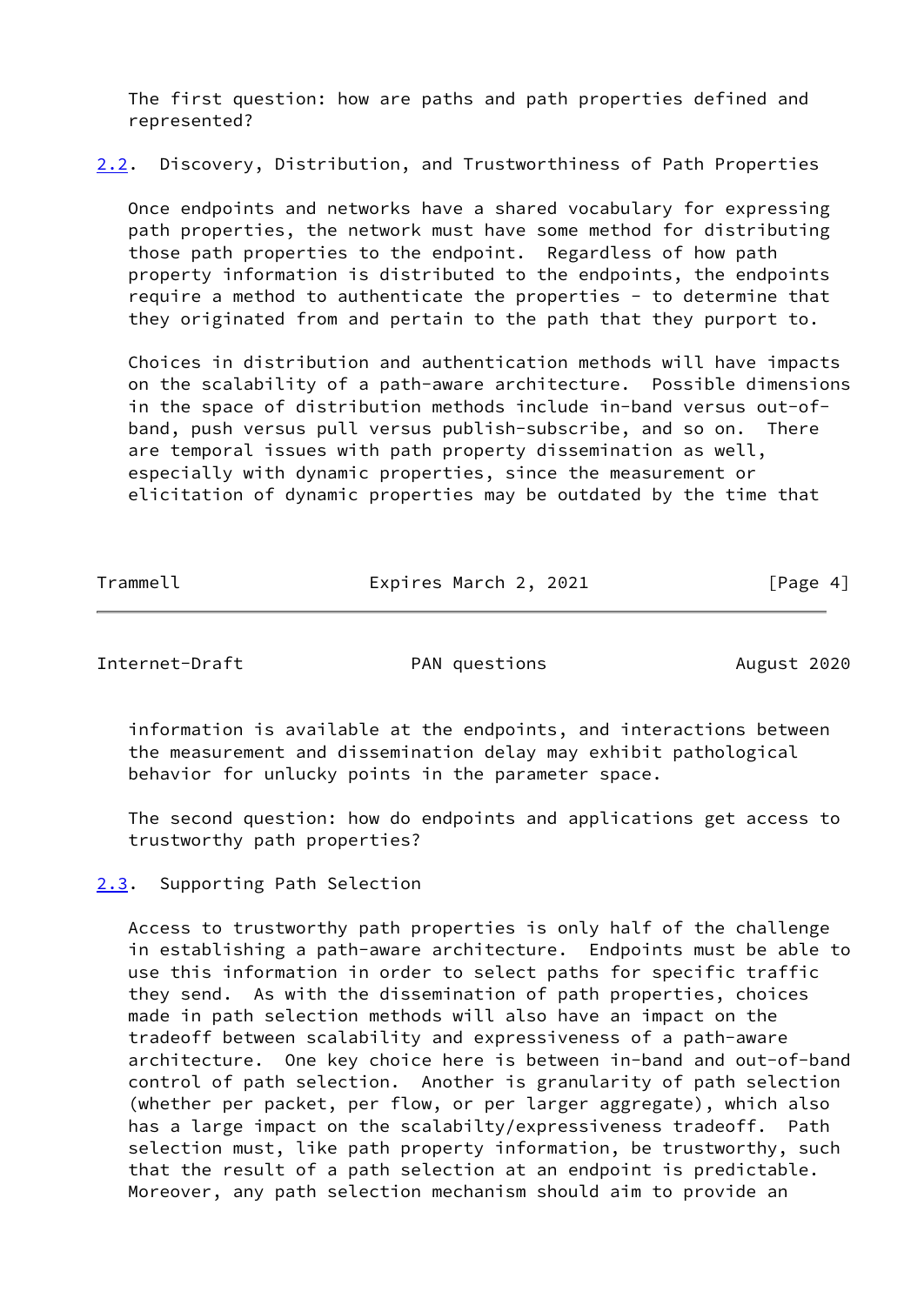outcome that is not worse than using a single path, or selecting paths at random.

 The third question: how can endpoints select paths to use for traffic in a way that can be trusted by the network, the endpoints, and the applications using them?

## <span id="page-5-0"></span>[2.4](#page-5-0). Interfaces for Path Awareness

 In order for applications to make effective use of a path-aware networking architecture, the control interfaces presented by the network and transport layers must also expose path properties to the application in a useful way, and provide a useful set of paths among which the application can select. Path selection must be possible based not only on the preferences and policies of the application developer, but of end-users as well. Also, the path selection interfaces presented to applications and end users will need to support multiple levels of granularity. Most applications' requirements can be satisfied with the expression path selection policies in terms of properties of the paths, while some applications may need finer-grained, per-path control. These interfaces will need to support incremental development and deployment of applications, and provide sensible defaults, to avoid hindering their adoption.

 The fourth question: how can interfaces to the transport and application layers support the use of path awareness?

| Trammell | Expires March 2, 2021 | [Page 5] |
|----------|-----------------------|----------|
|----------|-----------------------|----------|

<span id="page-5-2"></span>Internet-Draft **PAN** questions PAN August 2020

<span id="page-5-1"></span>[2.5](#page-5-1). Implications of Path Awareness for the Data Plane

 In the current Internet, the basic assumption that at a given time all traffic for a given flow will receive the same network treatment and traverse the same path or equivalend paths often holds. In a path aware network, this assumption is more easily violated. The weakening of this assumption has implications for the design of protocols above any path-aware network layer.

 For example, one advantage of multipath communication is that a given end-to-end flow can be "sprayed" along multiple paths in order to confound attempts to collect data or metadata from those flows for pervasive surveillance purposes [\[RFC7624](https://datatracker.ietf.org/doc/pdf/rfc7624)]. However, the benefits of this approach are reduced if the upper-layer protocols use linkable identifiers on packets belonging to the same flow across different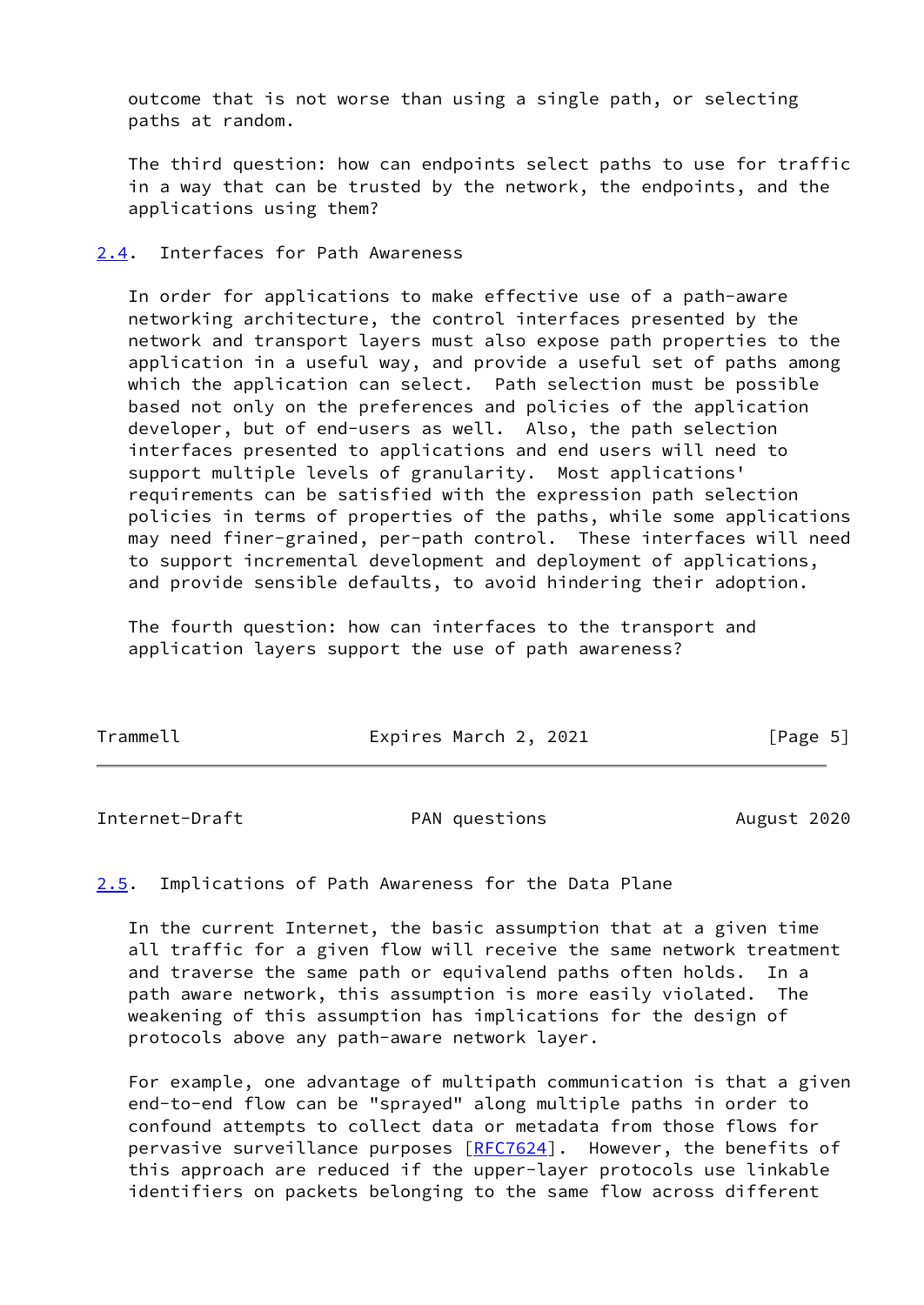paths. Clients may mitigate linkability by opting to not re-use cleartext connection identifiers, such as TLS session IDs or tickets, on separate paths. The privacy-conscious strategies required for effective privacy in a path-aware Internet are only possible if higher-layer protocols such as TLS permit clients to obtain unlinkable identifiers.

 The fifth question: how should transport-layer and higher layer protocols be redesigned to work most effectively over a path-aware networking layer?

## <span id="page-6-0"></span>[2.6](#page-6-0). What is an Endpoint?

 The vision of path-aware networking articulated so far makes an assumption that path properties will be disseminated to endpoints on which applications are running (terminals with user agents, servers, and so on). However, incremental deployment may require that a path aware network "core" be used to interconnect islands of legacy protocol networks. In these cases, it is the gateways, not the application endpoints, that receive path properties and make path selections for that traffic. The interfaces provided by this gateway are necessarily different than those a path-aware networking layer provides to its transport and application layers, and the path property information the gateway needs and makes available over those interfaces may also be different.

 The sixth question: how is path awareness (in terms of vocabulary and interfaces) different when applied to tunnel and overlay endpoints?

Trammell Expires March 2, 2021 [Page 6]

<span id="page-6-2"></span>Internet-Draft **PAN questions** PAN August 2020

### <span id="page-6-1"></span>[2.7](#page-6-1). Operating a Path Aware Network

 The network operations model in the current Internet architecture assumes that traffic flows are controlled by the decisions and policies made by network operators, as expressed in interdomain and intradomain routing protocols. In a network providing path selection to the endpoints, however, this assumption no longer holds, as endpoints may react to path properties by selecting alternate paths.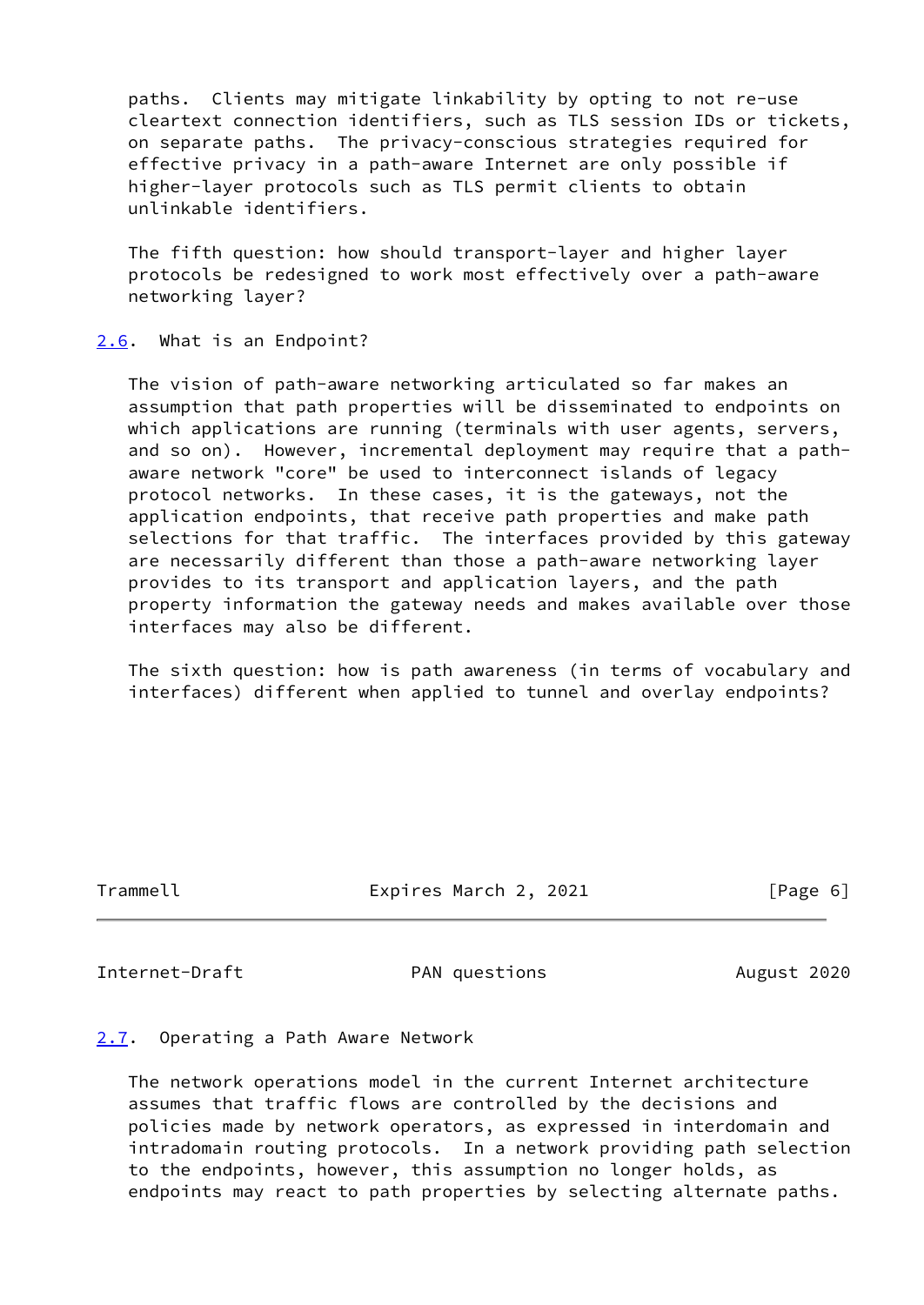Competing control inputs from path-aware endpoints and the routing control plane may lead to more difficult traffic engineering or nonconvergent forwarding, especially if the endpoints' and operators' notion of the "best" path for given traffic diverges significantly. The degree of difficulty may depend on the fidelity of information made available to path selection algorithms at the endpoints. Explicit path selection can also specify outbound paths, while BGP policies are expressed in terms of inbound traffic.

 A concept for path aware network operations will need to have clear methods for the resolution of apparent (if not actual) conflicts of intent between the network's operator and the path selection at an endpoint. It will also need set of safety principles to ensure that increasing path control does not lead to decreasing connectivity; one such safety principle could be "the existence of at least one path between two endpoints guarantees the selection of at least one path between those endpoints."

 The seventh question: how can a path aware network in a path aware internetwork be effectively operated, given control inputs from the network administrator as well as from the endpoints?

### <span id="page-7-0"></span>[2.8](#page-7-0). Deploying a Path Aware Network

 The vision presented in the introduction discusses path aware networking from the point of view of the benefits accruing at the endpoints, to designers of transport protocols and applications as well as to the end users of those applications. However, this vision requires action not only at the endpoints but within the interconnected networks offering path aware connectivity. While the specific actions required are a matter of the design and implementation of a specific realization of a path aware protocol stack, it is clear than any path aware architecture will require network operators to give up some control of their networks over to endpoint-driven control inputs.

 Here the question of apparent versus actual conflicts of intent arises again: certain network operations requirements may appear essential, but are merely accidents of the interfaces provided by current routing and management protocols. Incentives for deployment

Trammell **Expires March 2, 2021** [Page 7]

<span id="page-7-1"></span>Internet-Draft **PAN questions** PAN August 2020

must show how existing network operations requirements are met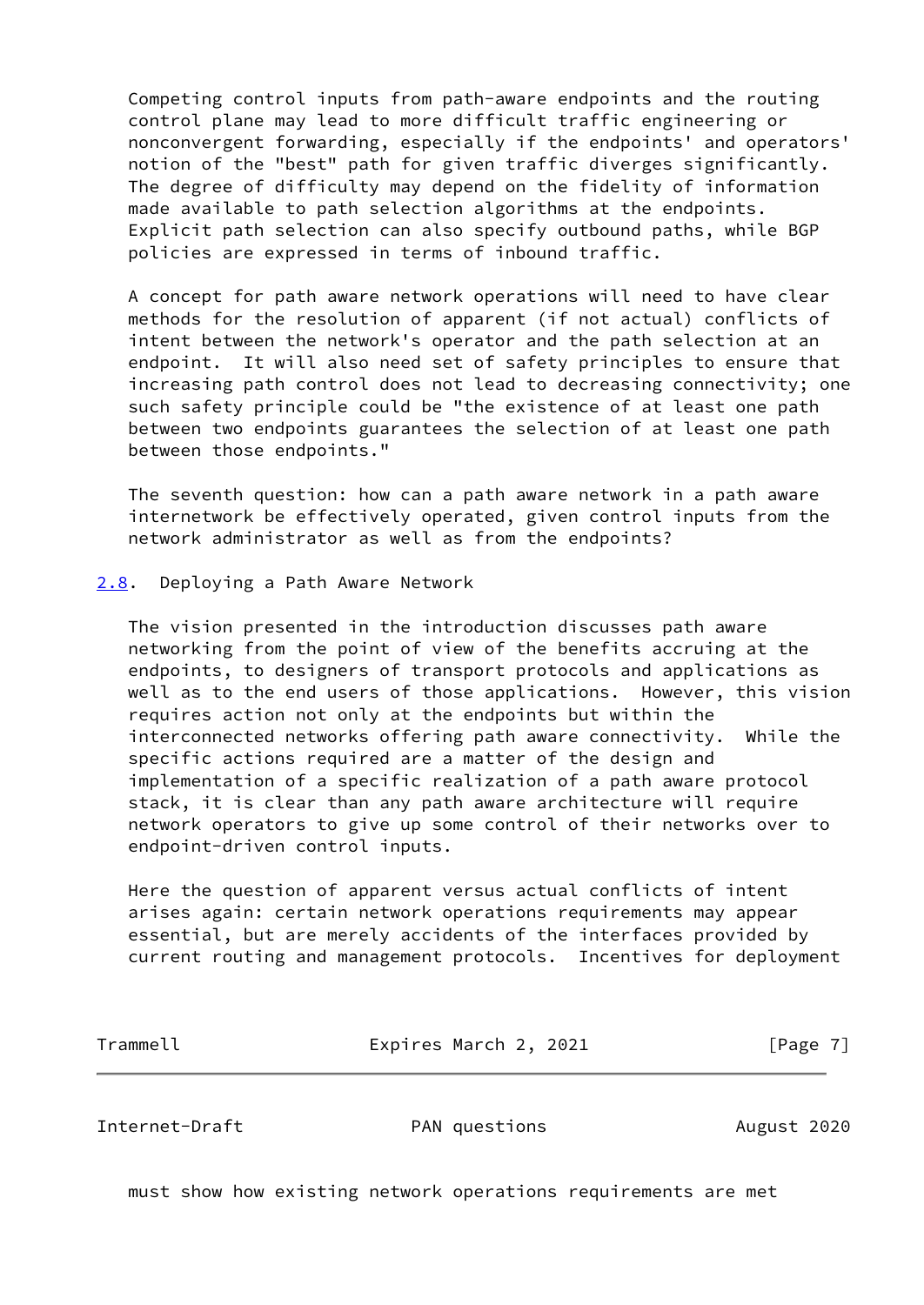through new path selection and property dissemination mechanisms.

 The incentives for network operators and equipment vendors need to be made clear, in terms of a plan to transition [\[RFC8170](https://datatracker.ietf.org/doc/pdf/rfc8170)] an internetwork to path-aware operation, one network and facility at a time. This plan to transition must also take into account that the dynamics of path aware networking early in this transition (when few endpoints and flows in the Internet use path selection) may be different than those later in the transition.

 The eighth question: how can the incentives of network operators and end-users be aligned to realize the vision of path aware networking, and how can the transition from current ("path-oblivious") to path aware networking be managed?

<span id="page-8-0"></span>[3](#page-8-0). Acknowledgments

 Many thanks to Adrian Perrig, Jean-Pierre Smith, Mirja Kuehlewind, Olivier Bonaventure, Martin Thomson, Shwetha Bhandari, Chris Wood, Lee Howard, Mohamed Boucadair, Thorben Krueger, Gorry Fairhurst, Spencer Dawkins, and Theresa Enghardt for discussions leading to questions in this document, and for feedback on the document itself.

 This work is partially supported by the European Commission under Horizon 2020 grant agreement no. 688421 Measurement and Architecture for a Middleboxed Internet (MAMI), and by the Swiss State Secretariat for Education, Research, and Innovation under contract no. 15.0268. This support does not imply endorsement.

- <span id="page-8-1"></span>[4](#page-8-1). Informative References
	- [RFC4302] Kent, S., "IP Authentication Header", [RFC 4302](https://datatracker.ietf.org/doc/pdf/rfc4302), DOI 10.17487/RFC4302, December 2005, <[https://www.rfc-editor.org/info/rfc4302>](https://www.rfc-editor.org/info/rfc4302).
	- [RFC7624] Barnes, R., Schneier, B., Jennings, C., Hardie, T., Trammell, B., Huitema, C., and D. Borkmann, "Confidentiality in the Face of Pervasive Surveillance: A Threat Model and Problem Statement", [RFC 7624](https://datatracker.ietf.org/doc/pdf/rfc7624), DOI 10.17487/RFC7624, August 2015, <[https://www.rfc-editor.org/info/rfc7624>](https://www.rfc-editor.org/info/rfc7624).
	- [RFC8170] Thaler, D., Ed., "Planning for Protocol Adoption and Subsequent Transitions", [RFC 8170,](https://datatracker.ietf.org/doc/pdf/rfc8170) DOI 10.17487/RFC8170, May 2017, [<https://www.rfc-editor.org/info/rfc8170](https://www.rfc-editor.org/info/rfc8170)>.